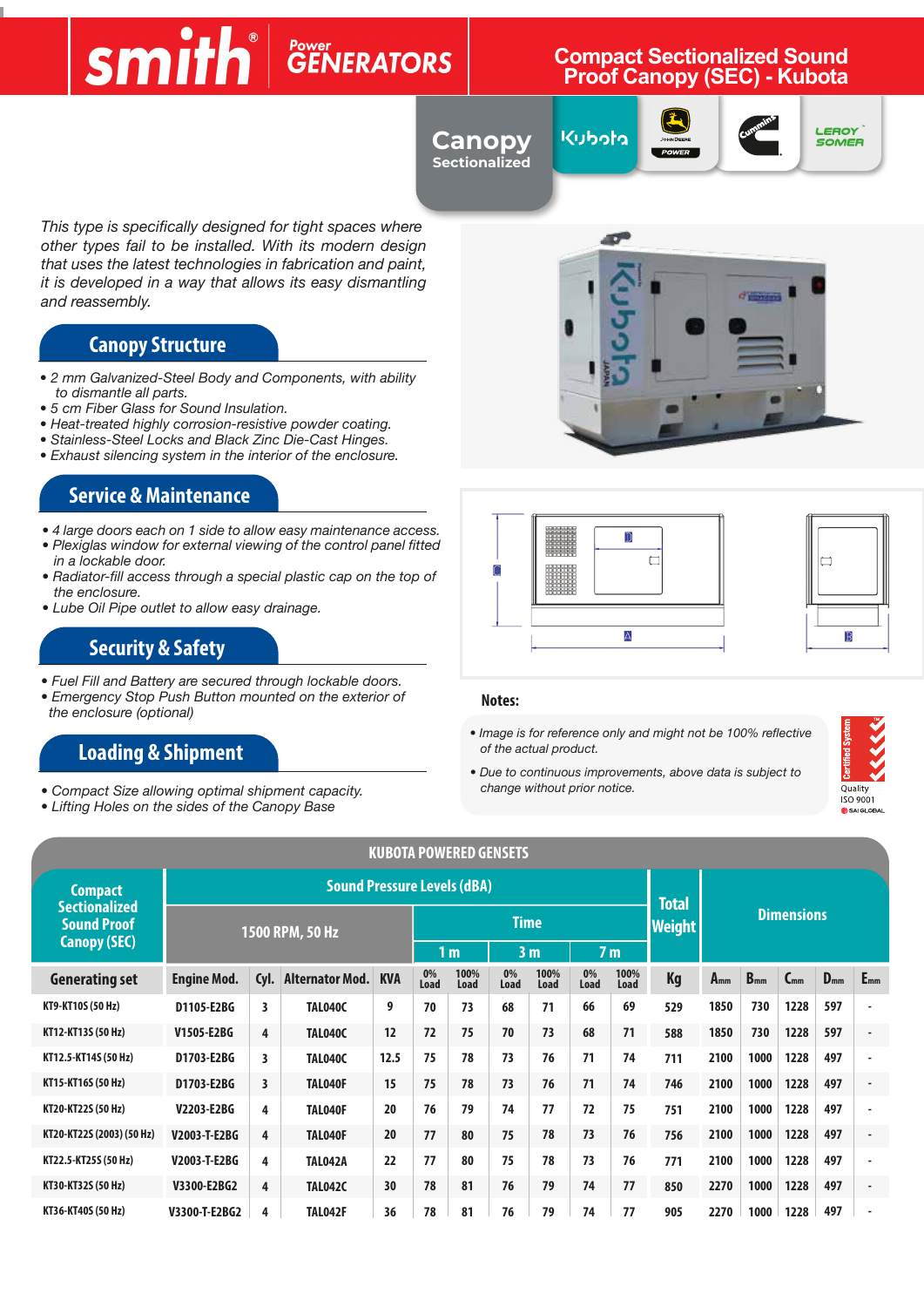# $\text{Smith}$ <sup>e</sup>

**Canopy Sectionalized** **בלפלע** 



Cummins

LEROY<sup>"</sup><br>SOMER

| <b>KUBOTA POWERED GENSETS</b>              |                    |                         |                                    |            |                                  |              |             |              |                |               |                   |          |          |          |          |                          |  |
|--------------------------------------------|--------------------|-------------------------|------------------------------------|------------|----------------------------------|--------------|-------------|--------------|----------------|---------------|-------------------|----------|----------|----------|----------|--------------------------|--|
| <b>Compact</b>                             |                    |                         | <b>Sound Pressure Levels (dBA)</b> |            |                                  |              |             |              |                |               | <b>Total</b>      |          |          |          |          |                          |  |
| <b>Sectionalized</b><br><b>Sound Proof</b> | 1800 RPM, 60 Hz    |                         |                                    |            |                                  |              | <b>Time</b> |              |                | <b>Weight</b> | <b>Dimensions</b> |          |          |          |          |                          |  |
| <b>Canopy (SEC)</b>                        |                    |                         |                                    |            | 1 <sub>m</sub><br>3 <sub>m</sub> |              |             |              | 7 <sub>m</sub> |               |                   |          |          |          |          |                          |  |
| <b>Generating set</b>                      | <b>Engine Mod.</b> | Cyl.                    | <b>Alternator Mod.</b>             | <b>KVA</b> | 0%<br>Load                       | 100%<br>Load | 0%<br>Load  | 100%<br>Load | 0%<br>Load     | 100%<br>Load  | Kg                | $A_{mm}$ | $B_{mm}$ | $C_{mm}$ | $D_{mm}$ | $E_{mm}$                 |  |
| <b>KT11-KT12S</b>                          | D1105-E2BG         | 3                       | <b>TAL040C</b>                     | 11         | 73                               | 76           | 71          | 71           | 69             | 72            | 529               | 1850     | 730      | 1228     | 597      | $\overline{\phantom{a}}$ |  |
| KT12.5-KT14S                               | V1505-E2BG         | 4                       | <b>TAL040C</b>                     | 12.5       | 75                               | 78           | 73          | 73           | 71             | 74            | 588               | 1850     | 730      | 1228     | 597      | ٠                        |  |
| <b>KT15-KT17S</b>                          | V1505-E2BG         | 4                       | TAL040F                            | 15         | 75                               | 78           | 73          | 73           | 71             | 74            | 681               | 2100     | 1000     | 1228     | 497      |                          |  |
| KT12.5-KT14S (1703)                        | D1703-E2BG         | $\overline{\mathbf{3}}$ | <b>TAL040C</b>                     | 12.5       | 78                               | 81           | 76          | 76           | 74             | 77            | 711               | 2100     | 1000     | 1228     | 497      | ÷.                       |  |
| K18-KT20S                                  | D1703-E2BG         | 3                       | <b>TAL040F</b>                     | 18         | 78                               | 81           | 76          | 76           | 74             | 77            | 746               | 2100     | 1000     | 1228     | 497      |                          |  |
| <b>KT20-KT22S</b>                          | V2203-E2BG         | 4                       | <b>TAL040F</b>                     | 20         | 79                               | 82           | 77          | 77           | 75             | 78            | 751               | 2100     | 1000     | 1228     | 497      | $\overline{\phantom{a}}$ |  |
| <b>KT24-KT27S</b>                          | V2203-E2BG         | 4                       | <b>TAL042A</b>                     | 24         | 79                               | 82           | 77          | 77           | 75             | 78            | 766               | 2100     | 1000     | 1228     | 497      | ٠                        |  |
| KT20-KT22S (2003)                          | V2003-T-E2BG       | 4                       | <b>TAL040F</b>                     | 20         | 80                               | 83           | 78          | 78           | 76             | 79            | 756               | 2100     | 1000     | 1228     | 497      | $\blacksquare$           |  |
| <b>KT27-KT30S</b>                          | V2003-T-E2BG       | 4                       | <b>TAL042A</b>                     | 27         | 80                               | 83           | 78          | 78           | 76             | 79            | 771               | 2100     | 1000     | 1228     | 497      | ä,                       |  |
| KT33-KT37S                                 | V3300-E2BG         | 4                       | <b>TAL042C</b>                     | 33         | 80                               | 83           | 78          | 78           | 76             | 79            | 850               | 2270     | 1000     | 1228     | 497      | ٠                        |  |
| KT36-KT40S                                 | V3300-E2BG         | 4                       | <b>TAL042F</b>                     | 36         | 80                               | 83           | 78          | 78           | 76             | 79            | 900               | 2270     | 1000     | 1228     | 497      |                          |  |
| <b>KT44-KT49S</b>                          | V3300-T-E2BG       | 4                       | <b>TAL042F</b>                     | 44         | 81                               | 84           | 79          | 79           | 77             | 80            | 905               | 2270     | 1000     | 1228     | 497      | $\overline{a}$           |  |
| <b>KT45-KT49S</b>                          | V3300-T-E2BG       | 4                       | <b>TAL042H</b>                     | 45         | 81                               | 84           | 79          | 79           | 77             | 80            | 911               | 2270     | 1000     | 1228     | 497      |                          |  |

| <b>JOHN DEERE POWERED GENSETS</b> |                                            |                    |                         |                                    |              |            |                                  |             |              |            |                |                   |          |          |          |          |                          |
|-----------------------------------|--------------------------------------------|--------------------|-------------------------|------------------------------------|--------------|------------|----------------------------------|-------------|--------------|------------|----------------|-------------------|----------|----------|----------|----------|--------------------------|
|                                   | Compact                                    |                    |                         | <b>Sound Pressure Levels (dBA)</b> | <b>Total</b> |            |                                  |             |              |            |                |                   |          |          |          |          |                          |
|                                   | <b>Sectionalized</b><br><b>Sound Proof</b> | 1500 RPM, 50 Hz    |                         |                                    |              |            |                                  | <b>Time</b> |              |            | <b>Weight</b>  | <b>Dimensions</b> |          |          |          |          |                          |
|                                   | Canopy (SEC)                               |                    |                         |                                    |              |            | 1 <sub>m</sub><br>3 <sub>m</sub> |             |              |            | 7 <sub>m</sub> |                   |          |          |          |          |                          |
|                                   | <b>Generating set</b>                      | <b>Engine Mod.</b> | Cyl.                    | <b>Alternator Mod.</b>             | <b>KVA</b>   | 0%<br>Load | 100%<br>Load                     | 0%<br>Load  | 100%<br>Load | 0%<br>Load | 100%<br>Load   | Kg                | $A_{mm}$ | $B_{mm}$ | $C_{mm}$ | $D_{mm}$ | $E_{mm}$                 |
|                                   | DT30-DT32S (50Hz)                          | 3029DFU20          | 3                       | <b>TAL042C</b>                     | 30           | 81.6       | 84.6                             | 79.6        | 82.6         | 77.6       | 80.6           | 1012              | 2270     | 1000     | 1228     | 497      | ٠                        |
|                                   | DT40-DT45S (50Hz)                          | 3029TFU20          | $\overline{\mathbf{3}}$ | <b>TAL042F</b>                     | 40           | 84         | 87                               | 82          | 85           | 80         | 83             | 1050              | 2270     | 1000     | 1228     | 497      | $\blacksquare$           |
|                                   | DT60-DT66S (50Hz)                          | 4045TF158R         | 4                       | <b>TAL042H</b>                     | 60           | 86         | 89                               | 84          | 87           | 82         | 85             | 1256              | 2650     | 1100     | 1460     | 697      | ٠                        |
|                                   | DT70-DT75S (50Hz)                          | 4045TF158R         | 4                       | <b>TAL044B</b>                     | 68           | 86         | 89                               | 84          | 87           | 82         | 85             | 1366              | 2650     | 1100     | 1460     | 697      | $\overline{\phantom{a}}$ |
|                                   | DT80-DT88S (50Hz)                          | 4045TF258R         | 4                       | <b>TAL044B</b>                     | 80           | 84         | 87                               | 82          | 85           | 80         | 83             | 1460              | 2650     | 1100     | 1460     | 697      |                          |
|                                   | DT100-DT110S (50Hz)                        | 4045HF158R         | 4                       | <b>TAL044D</b>                     | 100          | 85         | 88                               | 83          | 86           | 81         | 84             | 1516              | 2850     | 1100     | 1712     | 797      | $\blacksquare$           |
|                                   | DT120-DT135S (50Hz)                        | 6068TF258R         | 6                       | TAL044H                            | 120          | 86         | 89                               | 84          | 87           | 82         | 85             | 1730              | 3100     | 1100     | 1712     | 750      | ٠                        |
|                                   | DT150-DT165S (50Hz)                        | 6068HF158R         | 6                       | <b>TAL044J</b>                     | 150          | 86         | 89                               | 84          | 87           | 82         | 85             | 1952              | 3100     | 1100     | 1712     | 750      | ÷,                       |
|                                   | DT180-DT200S (50Hz)                        | 6068HF258R         | 6                       | TAL046A                            | 180          | 86         | 89                               | 84          | 87           | 82         | 85             | 2400              | 3764     | 1577     | 1950     | 816      |                          |
|                                   | DT200-DT220S (50Hz)                        | 6068HFU20          | 6                       | <b>TAL046B</b>                     | 200          | 88         | 91                               | 86          | 89           | 84         | 87             | 2600              | 3764     | 1577     | 1950     | 816      | $\overline{\phantom{a}}$ |
|                                   | DT250-DT270S (50Hz)                        | 6068HFU55          | 6                       | <b>TAL046D</b>                     | 250          | 88         | 91                               | 86          | 89           | 84         | 87             | 3000              | 4000     | 1577     | 1950     | 816      | $\overline{\phantom{a}}$ |
|                                   | DT300-DT330S (50Hz)                        | 6090HFU84          | 6                       | <b>TAL046F</b>                     | 300          | 88         | 91                               | 86          | 89           | 84         | 87             | 3100              | 4000     | 1577     | 1950     | 816      | $\blacksquare$           |
|                                   |                                            |                    |                         |                                    |              |            |                                  |             |              |            |                |                   |          |          |          |          |                          |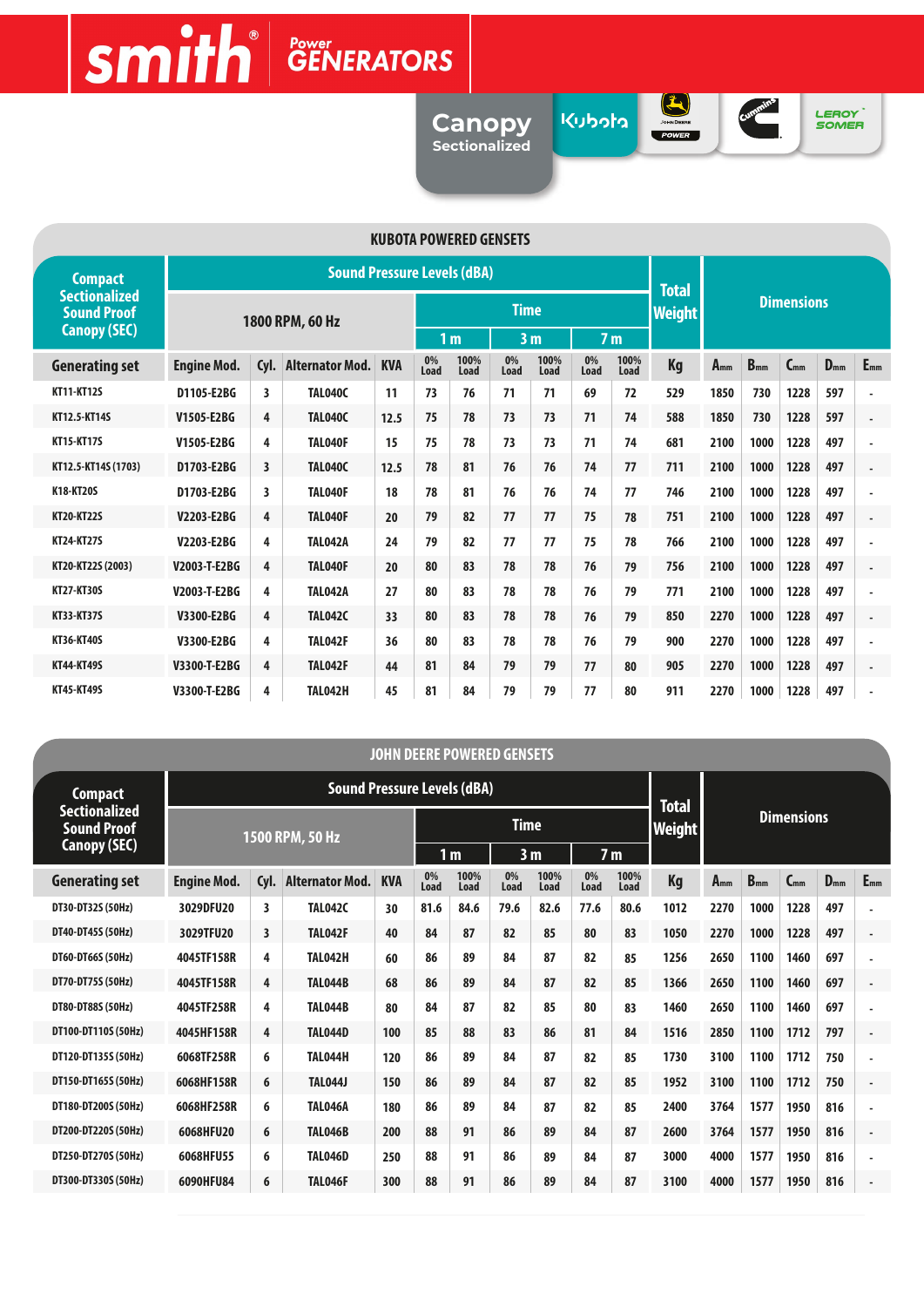# $\text{Smith}$ <sup>e</sup>

**Canopy Sectionalized**

ג<br>ג<mark>ו</mark>טקו

JOHN DEERE



LEROY<br>SOMER

| <b>JOHN DEERE POWERED GENSETS</b>          |                    |                 |                                    |              |            |              |                                  |              |            |                |                   |          |          |          |          |                |
|--------------------------------------------|--------------------|-----------------|------------------------------------|--------------|------------|--------------|----------------------------------|--------------|------------|----------------|-------------------|----------|----------|----------|----------|----------------|
| <b>Compact</b>                             |                    |                 | <b>Sound Pressure Levels (dBA)</b> | <b>Total</b> |            |              |                                  |              |            |                |                   |          |          |          |          |                |
| <b>Sectionalized</b><br><b>Sound Proof</b> |                    | 1800 RPM, 60 Hz |                                    |              |            |              | <b>Time</b>                      |              |            | Weight         | <b>Dimensions</b> |          |          |          |          |                |
| <b>Canopy (SEC)</b>                        |                    |                 |                                    |              |            |              | 3 <sub>m</sub><br>1 <sub>m</sub> |              |            | 7 <sub>m</sub> |                   |          |          |          |          |                |
| <b>Generating set</b>                      | <b>Engine Mod.</b> | Cyl.            | <b>Alternator Mod.</b>             | <b>KVA</b>   | 0%<br>Load | 100%<br>Load | 0%<br>Load                       | 100%<br>Load | 0%<br>Load | 100%<br>Load   | Kg                | $A_{mm}$ | $B_{mm}$ | $C_{mm}$ | $D_{mm}$ | $E_{mm}$       |
| DT35-DT38S (60Hz)                          | 3029DFU20          | 3               | <b>TAL042C</b>                     | 35           | 85         | 88           | 83                               | 86           | 81         | 84             | 1012              | 2270     | 1000     | 1228     | 497      |                |
| DT45-DT50S (60Hz)                          | 3029TFU20          | 3               | <b>TAL042F</b>                     | 45           | 87         | 90           | 85                               | 88           | 83         | 86             | 1050              | 2270     | 1000     | 1228     | 497      |                |
| DT80-DT88S (60Hz)                          | 4045TF158          | 4               | <b>TAL044B</b>                     | 80           | 89         | 92           | 87                               | 90           | 85         | 88             | 1366              | 2650     | 1100     | 1460     | 697      |                |
| DT90-DT99S (60Hz)                          | 4045TF258          | 4               | <b>TAL044D</b>                     | 90           | 87         | 90           | 85                               | 88           | 83         | 86             | 1460              | 2650     | 1100     | 1460     | 697      | $\blacksquare$ |
| DT125-DT135S (60Hz)                        | 4045HF158          | 4               | TAL044H                            | 125          | 88         | 91           | 86                               | 89           | 84         | 87             | 1582              | 2850     | 1100     | 1712     | 797      |                |
| DT135-DT150S (60Hz)                        | 6068TF258          | 6               | TAL044H                            | 135          | 89         | 92           | 87                               | 90           | 85         | 88             | 1730              | 3100     | 1100     | 1712     | 750      |                |
| DT185-DT205S (60Hz)                        | 6068HF158          | 6               | <b>TAL046B</b>                     | 185          | 89         | 92           | 87                               | 90           | 85         | 88             | 2025              | 3100     | 1100     | 1712     | 750      |                |
| DT200-DT220S (60Hz)                        | 6068HF258          | 6               | <b>TAL046B</b>                     | 200          | 89         | 92           | 87                               | 90           | 85         | 88             | 2350              | 3764     | 1577     | 1950     | 816      |                |
| DT200-DT220S (60Hz)                        | 6068HFU20          | 6               | <b>TAL046B</b>                     | 200          | 91         | 94           | 89                               | 92           | 87         | 90             | 2600              | 3764     | 1577     | 1950     | 816      |                |
| DT260-DT285S (60Hz)                        | 6068HFU55          | 6               | <b>TAL046H</b>                     | 260          | 91         | 94           | 89                               | 92           | 87         | 90             | 3000              | 4000     | 1577     | 1950     | 816      |                |
| DT320-DT350S (60Hz)                        | 6090HFU84          | 6               | <b>TAL046H</b>                     | 320          | 91         | 94           | 89                               | 92           | 87         | 90             | 3000              | 4000     | 1577     | 1950     | 816      |                |

| <b>CUMMINS POWERED GENSETS</b>             |                    |      |                                    |            |            |                |             |                |            |                |                   |          |          |          |          |                          |  |
|--------------------------------------------|--------------------|------|------------------------------------|------------|------------|----------------|-------------|----------------|------------|----------------|-------------------|----------|----------|----------|----------|--------------------------|--|
| Compact                                    |                    |      | <b>Sound Pressure Levels (dBA)</b> |            |            |                |             |                |            |                | <b>Total</b>      |          |          |          |          |                          |  |
| <b>Sectionalized</b><br><b>Sound Proof</b> | 1500 RPM, 50 Hz    |      |                                    |            |            |                | <b>Time</b> |                |            | <b>Weight</b>  | <b>Dimensions</b> |          |          |          |          |                          |  |
| <b>Canopy (SEC)</b>                        |                    |      |                                    |            |            | 1 <sub>m</sub> |             | 3 <sub>m</sub> |            | 7 <sub>m</sub> |                   |          |          |          |          |                          |  |
| <b>Generating set</b>                      | <b>Engine Mod.</b> | Cyl. | <b>Alternator Mod.</b>             | <b>KVA</b> | 0%<br>Load | 100%<br>Load   | 0%<br>Load  | 100%<br>Load   | 0%<br>Load | 100%<br>Load   | Kg                | $A_{mm}$ | $B_{mm}$ | $C_{mm}$ | $D_{mm}$ | $E_{mm}$                 |  |
| CT135-CT150S (50Hz)                        | 6BTAA5.9-G6        | 6    | TAL044H                            | 135        | 83         | 86             | 81          | 84             | 79         | 82             | 1850              | 3100     | 1100     | 1712     | 697      | $\blacksquare$           |  |
| CT200-CT220S (50Hz)                        | <b>OSB7-G5</b>     | 6    | <b>TAL046B</b>                     | 200        | 84         | 87             | 82          | 85             | 80         | 83             | 2500              | 3764     | 1577     | 1950     | 816      | $\blacksquare$           |  |
| CT250-CT275S (50Hz)                        | <b>QSL9-G3</b>     | 6    | <b>TAL046D</b>                     | 250        | 85         | 88             | 83          | 86             | 81         | 84             | 3000              | 4000     | 1577     | 1950     | 816      | $\blacksquare$           |  |
| CT300-CT330S (50Hz)                        | <b>OSL9-G5</b>     | 6    | TAL046F                            | 300        | 85         | 88             | 83          | 86             | 81         | 84             | 3200              | 4000     | 1577     | 1950     | 816      | $\overline{\phantom{a}}$ |  |
| CT360-CT390S (50Hz)                        | <b>NTA855-G4</b>   | 6    | TAL046F                            | 360        | 86         | 89             | 84          | 87             | 82         | 85             | 4100              | 4400     | 1700     | 2440     | 1040     | $\blacksquare$           |  |
| CT410-CT450S (50Hz)                        | 0SZ13-G7           | 6    | TAL047A                            | 410        | 87         | 90             | 85          | 88             | 83         | 86             | 4600              | 4400     | 1700     | 2440     | 1040     | $\blacksquare$           |  |
| CT460-CT530S (50Hz)                        | QSZ13-G5           | 6    | TAL047C                            | 480        | 87         | 90             | 85          | 88             | 83         | 86             | 4800              | 4400     | 1700     | 2440     | 1040     | $\blacksquare$           |  |
| CT500-CT550S (50Hz)                        | QSX15-G8           | 6    | TAL047C                            | 500        | 87         | 90             | 85          | 88             | 83         | 86             | 5000              | 4720     | 1829     | 2410     | 1000     | $\overline{\phantom{a}}$ |  |
| CT635-CT690S (50Hz)                        | <b>VTA28-G5</b>    | 12   | <b>TAL047F</b>                     | 635        | 88         | 91             | 86          | 89             | 84         | 87             | 6000              | 4980     | 1930     | 2440     | 1000     | $\blacksquare$           |  |
| CT800-CT865S (50Hz)*                       | QSK23-G3           | 6    | <b>TAL049C</b>                     | 800        | 88         | 91             | 86          | 89             | 84         | 87             | 8300              | 5750     | 2400     | 2470     | 822      | $\blacksquare$           |  |

**\*** *Compact Canopy with completely welded structure – Not Sectionalized*